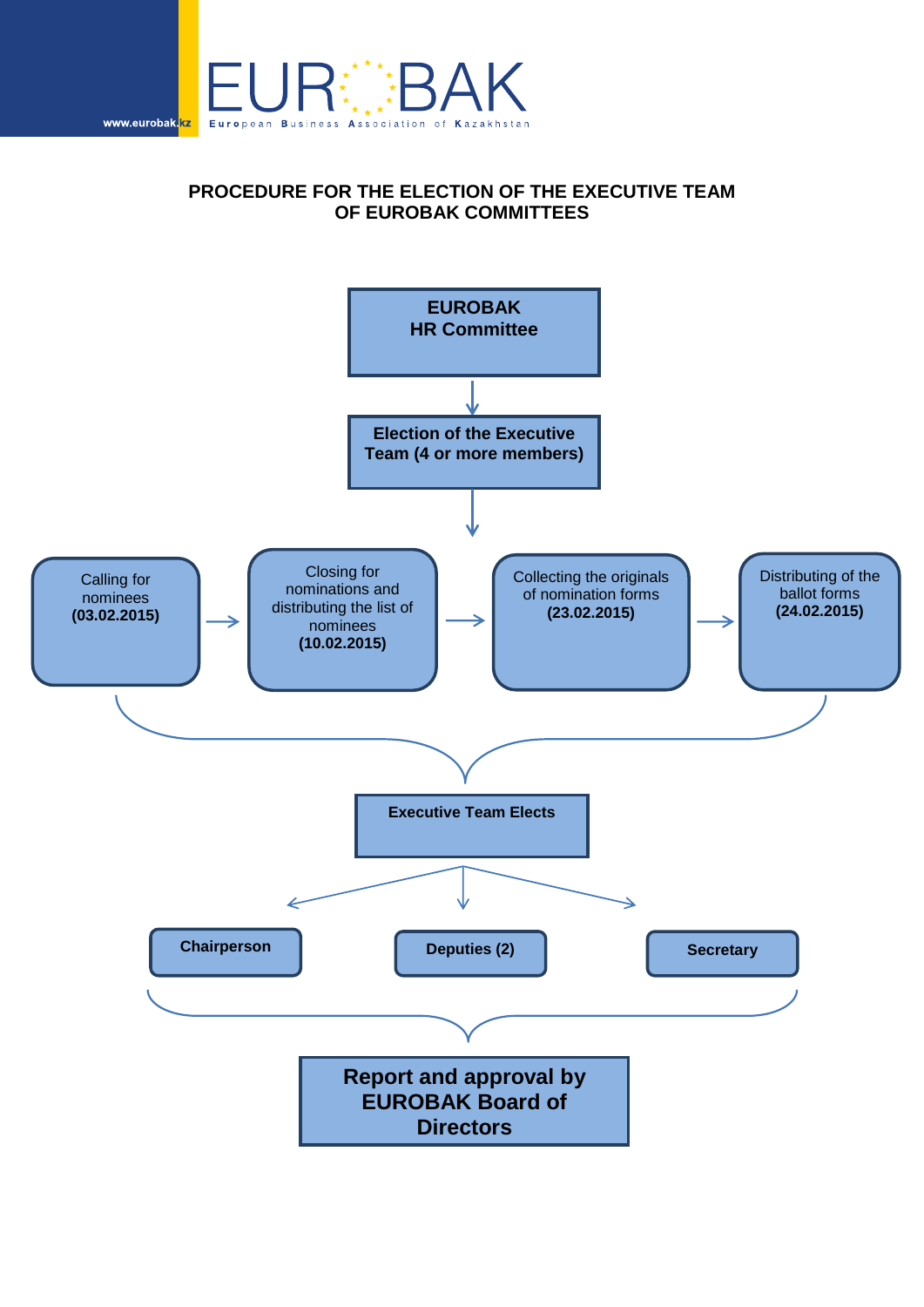## **PROCEDURE FOR THE ELECTION OF THE EXECUTIVE TEAM OF THE EUROBAK COMMITTEES**

Following the decision of the EUROBAK Board of Directors (minutes of the Board Meeting of  $6<sup>th</sup>$ December, 2011), we are introducing a new procedure for the EUROBAK Committees structure.

There will be elections of the Executive Team of the Committees according to the same model applied as elections for the Board of Directors of EUROBAK:

- **21 days prior the day of election** the EUROBAK Secretariat Office will distribute among the EUROBAK Members a notification regarding the conducting of the Elections of the Executive Team of the Committee, to be held at the Committee Meeting. Along with the notification there will be distributed a "Nomination Form" *(Annex 1).*
- Only fully paid up Members will be eligible to nominate a person as a Member of the Executive Team of EUROBAK Committee.
- Any company which intends to nominate a person as a Member of the Executive Team should fill the Nomination Form properly, indicating the Company Name, Name and Position of the nominee.
- The copy of the completed, signed and stamped Nomination Form should be received by the EUROBAK Secretariat Office either by email or by fax, within **7 calendar days after notification.**
- After the expiration of the indicated period the Nomination Forms will not be accepted.
- **14 days prior the day of election the** EUROBAK Secretariat Office will distribute among the EUROBAK Members the List of Nominees.
- **7 days prior the day of election** EUROBAK Secretariat Office will distribute among the EUROBAK Members the Agenda of the EUROBAK Committee Meeting.
- All originals of the filled, signed and stamped Nomination Forms should be collected at the EUROBAK Office **2 days prior to the day of elections**.
- **On the day of the election,** ballots will be distributed among the EUROBAK Members present at the event.
- Only fully paid up Members will be eligible to vote at the Committee meeting.
- After voting the results will be tallied and announced.
- The newly elected Executive Team should set the date of the next Executive Team Meeting (but not later than 2 weeks after elections).
- **At the Executive Team Meeting** the executive team will elect the Chairperson, Deputy(ies) Chairpersons, Secretary of the Committee. This decision will be enforced only upon approval of the Board of Directors of EUROBAK. **According to EUROBAK Board of Director's decision dated 19 July 2012: "only representative of "Corporate A" company could be nominated as Chairperson of the EUROBAK Committee".**
- The term of service will be 1 (one) year.
- The Executive Team of Committee should develop an Action Plan for the year and present to the Board for their review, approval and comments. Later, the Action Plan will be presented to the members.
- The Board will contribute to the goals and tasks for the Committee on annual basis. But if the initiative of new committee belongs to one of the Board members. It is necessary to make an exception, s/he can take the position of Chairperson without an election procedure.
- A Board member will be (supervising sponsoring) a Committee, so there is a clear line of communication between Committees and Board of Directors.